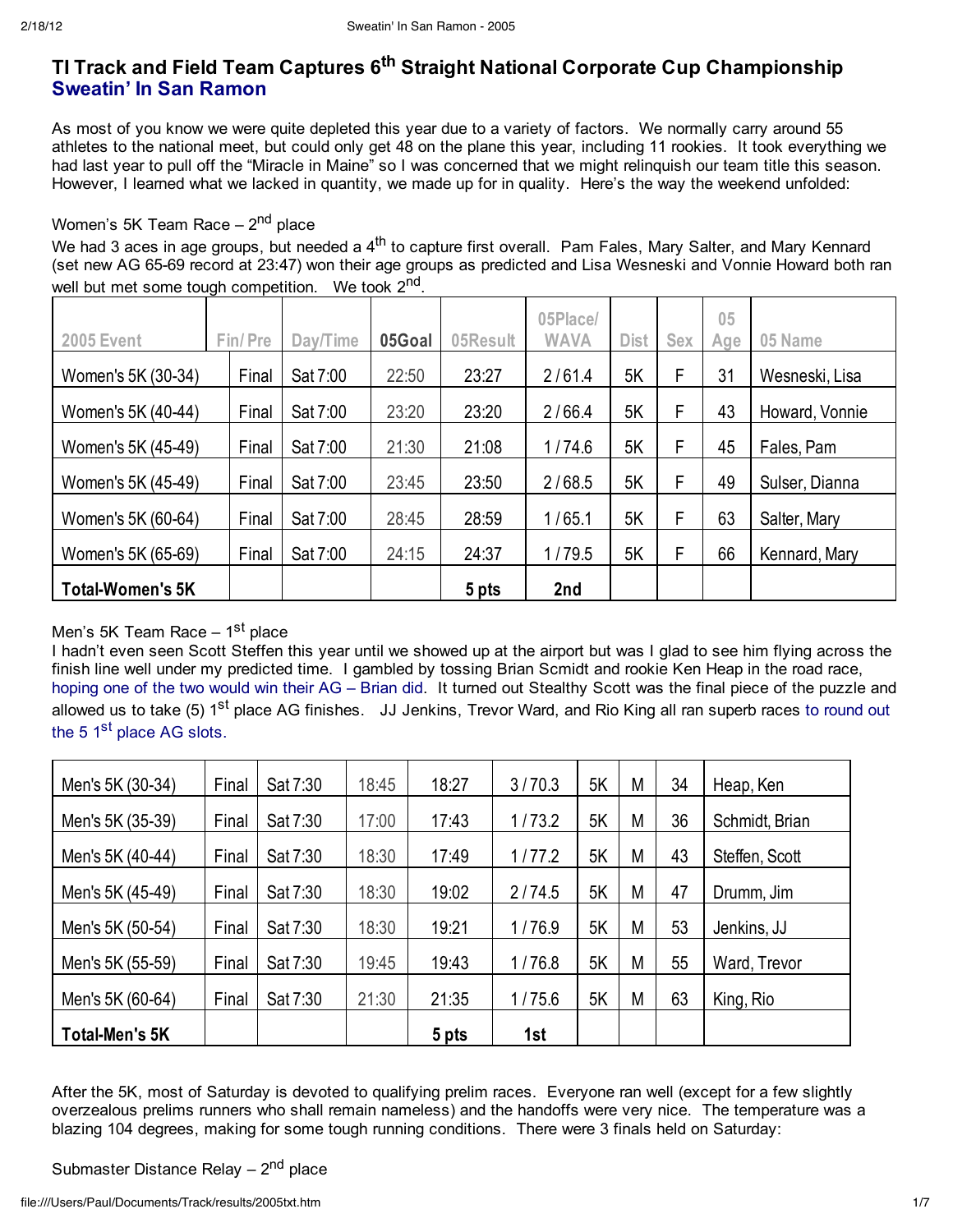We loaded up a very good team and they were in control until the final leg. That's when UNUM's anchor turned in a 4:20 mile leg to win it. Luke Luo, however, provided some highlight footage. In the final 60m of the mile the BAH runner appeared to pass Luke, but at 30m to go Luke turned on a sprinter kick and raced back ahead for the silver.

| . .<br>SubMaster Dist Relay | Final | Sat 10:20 | 02:05.0 | 02:07.1 |     | 800  | M | 30 | Money, Steve   |
|-----------------------------|-------|-----------|---------|---------|-----|------|---|----|----------------|
| SubMaster Dist Relay        | Final | Sat 10:20 | 01:08.0 | 01:05.1 |     | 400  |   | 30 | Michalak, Beth |
| SubMaster Dist Relay        | Final | Sat 10:20 | 03:36.0 | 03:39.5 |     | 1200 | M | 35 | Schmidt, Brian |
| SubMaster Dist Relay        | Final | Sat 10:20 | 04:41.0 | 04:42.6 |     | 1600 | M | 35 | Luo, Luke      |
| <b>Total-SubMaster Dist</b> |       |           | 11:30.0 | 11:34.3 | 2nd |      |   |    |                |

## Executive Relay  $-1$ <sup>st</sup> place

We had a good team here too and they won quite handily allowing Steve Money to just cruise the mile anchor. I had pulled Brian out of this because he already ran a 5K and Sub Dist race. Unfortunately he would have cruised to an easy gold medal. Way to take one for the team Brian! Vonnie finally figured out how to run the 800m evenly and rookie Todd Fortenberry tuned in a very nice 400m leg. Dennis Wade stretched it out and the race was ours.

| <b>Executive Relay</b>       | Final | Sat 11:20 | 02:53.0 | 02:51.4 |     | 800  |   | 30 | Howard, Vonnie    |
|------------------------------|-------|-----------|---------|---------|-----|------|---|----|-------------------|
| Executive Relay              | Final | Sat 11:20 | 00:59.0 | 00:57.4 |     | 400  | M | 30 | Fortenberry, Todd |
| <b>Executive Relay</b>       | Final | Sat 11:20 | 02:23.0 | 02:29.3 |     | 800  | M | 30 | Wade, Dennis      |
| Executive Relay              | Final | Sat 11:20 | 05:05.0 | 05:24.6 |     | 1600 | M | 30 | Money, Steve      |
| <b>Total-Executive Relay</b> |       |           | 11:20.0 | 11:42.7 | 1st |      |   |    |                   |

## Distance Relay  $-2<sup>nd</sup>$  place

This is a LONG event. Though every leg but one is an open age, we ran runners ages 45, 47, 42, 48, and 52. And we still took  $2<sup>nd</sup>$  place! I'm beginning to think that youth is wasted on the young.

| Distance Relay              | Final | Sat 12:25 | 06:10.0 | 06:18.9 |     | 1600 |   | Open | Fales, Pam            |
|-----------------------------|-------|-----------|---------|---------|-----|------|---|------|-----------------------|
| Distance Relay              | Final | Sat 12:25 | 02:19.0 | 02:17.0 |     | 800  | M | Open | Johnson, Mark         |
| Distance Relay              | Final | Sat 12:25 | 05:16.0 | 05:24.5 |     | 1600 | M | 40   | <b>Tolbert, Danny</b> |
| Distance Relay              | Final | Sat 12:25 | 05:15.0 | 05:34.8 |     | 1600 | M | Open | Wade, Dennis          |
| Distance Relay              | Final | Sat 12:25 | 10:49.0 | 11:00.9 |     | 3200 | M | Open | Hull, Chuck           |
| <b>Total-Distance Relay</b> |       |           | 29:49.0 | 30:36.1 | 2nd |      |   |      |                       |

We survived the broiling heat and by Saturday night we were in decent shape. We shifted a few runners around to maximize our chances of winning the title and headed to bed to prepare for Sunday.

#### Women's  $10K - 1$ <sup>st</sup> place

Like the 5K I was still searching for that 4<sup>th</sup> AG winner. A few weeks back I called one of my favorite people on the team (Beth Shockley) to see if she could run a 10K. Our scouting work of the opposition showed her AG to be a little thin. Brian Schmidt helped me a great deal with scouting this year and, of course, I rewarded him by pulling him out of that winning Exec relay. But back to Beth. Beth, as always, cheerfully accepts whatever challenge I throw at her. Once again it paid off handsomely. She joined Pam and the two Mary's for a perfect team score and a set of gold medals. Beth has been called up for reserve duty and will be dispatched to Iraq in a few months. I'll be waiting with open arms to greet her on her return in a couple of years. We will sure miss her in 2006.

| Women's 10K (30-34) | Final | Sun 7:00 | 49:00 | 48:58 | 2/61.1 | 10K | - | 31 | Wesneski, Lisa |
|---------------------|-------|----------|-------|-------|--------|-----|---|----|----------------|
| Women's 10K (35-39) | Final | Sun 7:00 | 52:00 | 51:47 | 3/57.8 | 10K | - | 32 | Hancock, Tonya |
|                     |       |          |       |       |        |     |   |    |                |

#### file:///Users/Paul/Documents/Track/results/2005txt.htm 2/7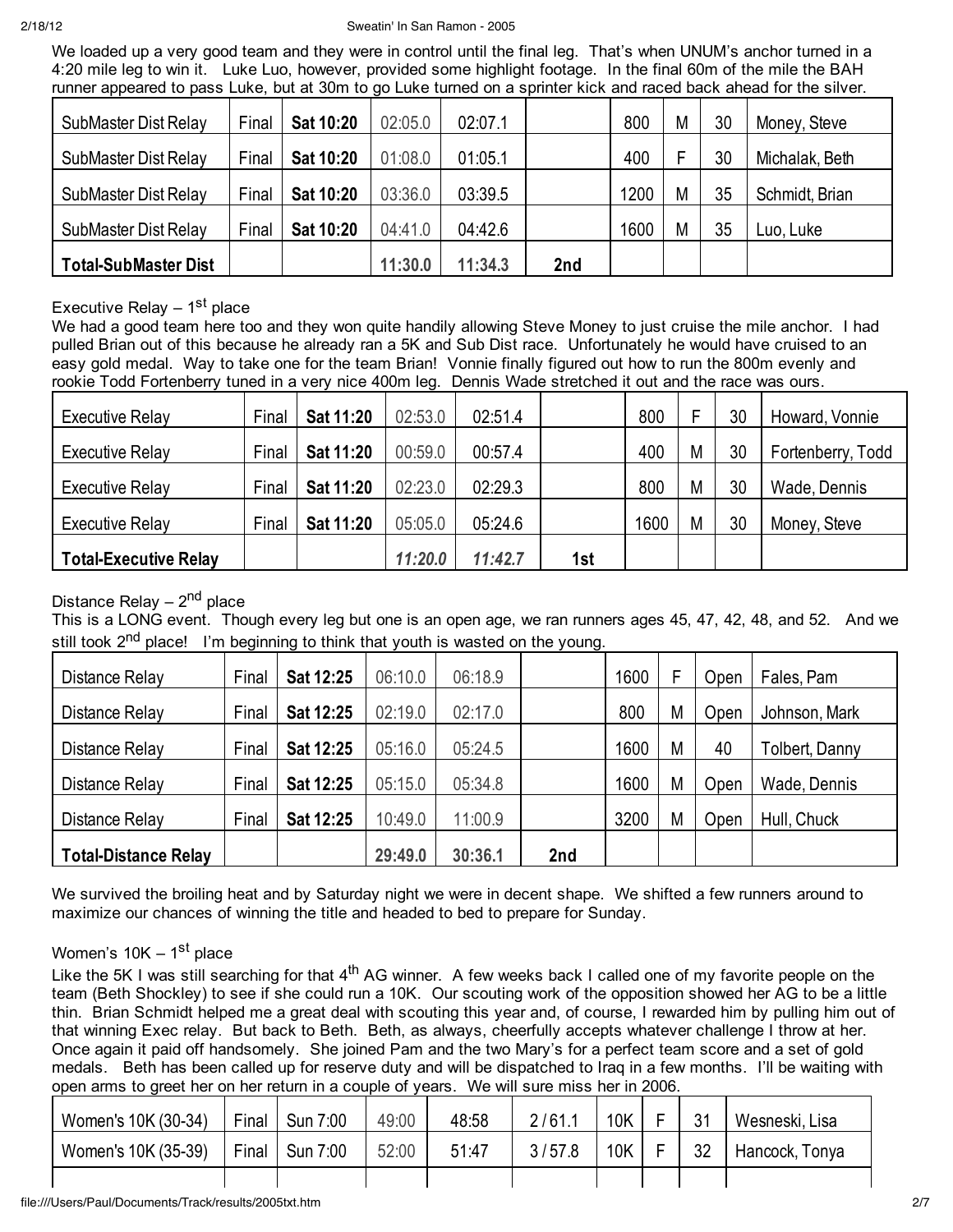2/18/12 Sweatin' In San Ramon - 2005

| Women's 10K (40-44)      |       | Final $\frac{1}{2}$ Sun 7:00 | 49.00 | 49.11 | /63.5  | 10K | 40 | Shockley Beth  |
|--------------------------|-------|------------------------------|-------|-------|--------|-----|----|----------------|
| Women's 10K (45-49)      | Final | Sun 7:00                     | 46:30 | 45:06 | 1/72.2 | 10K | 45 | Fales, Pam     |
| Women's 10K (45-49)      | Final | Sun 7:00                     | 51:00 | 49:08 | 2/68.6 | 10K | 49 | Sulser, Dianna |
| Women's 10K (60-64)      | Final | Sun 7:00                     | 59:45 | 60:00 | 1/64.9 | 10K | 63 | Salter, Mary   |
| Women's 10K (65-69)      | Final | Sun 7:00                     | 52:00 | 51:44 | 1/78.1 | 10K | 66 | Kennard, Mary  |
| <b>Total-Women's 10K</b> |       |                              |       | 4 pts | 1st    |     |    |                |

## Men's  $10K - 2<sup>nd</sup>$  place

We couldn't enter enough age groups to grab up the (5) winning slots in this one. We had several outstanding performances, including Chuck Hull's 36:21, which for a 52 year old equates to a WAVA of almost 84. That means he ran at 84% of the world record for his age.

| Men's 10K (30-34)      | Final | Sun 7:00 | ?     | 40:37 | 2/66.4 | 10K        | M | 32 | Heap, Ken      |
|------------------------|-------|----------|-------|-------|--------|------------|---|----|----------------|
| Men's 10K (30-34)      | Final | Sun 7:00 | ?     | 40:21 | 2/66.8 | <b>10K</b> | M | 37 | Stotzer, Eric  |
| Men's 10K (40-44)      | Final | Sun 7:00 | 42:00 | 37:58 | 3/75.0 | <b>10K</b> | M | 43 | Steffen, Scott |
| Men's 10K (45-49)      | Final | Sun 7:00 | 41:00 | 39:28 | 2/74.4 | 10K        | M | 47 | Drumm, Jim     |
| Men's 10K (50-54)      | Final | Sun 7:00 | 38:30 | 36:22 | 1/84.0 | <b>10K</b> | M | 53 | Hull, Chuck    |
| Men's 10K (55-59)      | Final | Sun 7:00 | 43:00 | 40:01 | 1/78.2 | <b>10K</b> | M | 55 | Ward, Trevor   |
| Men's 10K (60-64)      | Final | Sun 7:00 | 46:00 | 45:47 | 1/73.7 | 10K        | M | 63 | King, Rio      |
| <b>Total-Men's 10K</b> |       |          |       | 7 pts | 2nd    |            |   |    |                |

## $4x100$  Relay –  $1<sup>st</sup>$  place

We hold the national record in this and have never lost it when either Benjamin or I have run a leg. However, the credit for this year's win goes to Cynthia Samilton and rookie Loretta Faluade. They ran GREAT and by the time the baton reached me I was all alone in front.

| 4 x 100 Relay        | Final | Sun 10:05 | 15.0 | 14.6 |     | 100 |   | 40   | Samilton, Cynthia |
|----------------------|-------|-----------|------|------|-----|-----|---|------|-------------------|
| $4 \times 100$ Relay | Final | Sun 10:05 | 13.5 | 13.4 |     | 100 |   | Open | Faluade, Loretta  |
| 4 x 100 Relay        | Final | Sun 10:05 | 12.2 | 12.4 |     | 100 | M | 40   | Westbrook, Paul   |
| 4 x 100 Relay        | Final | Sun 10:05 | 11.0 | 10.5 |     | 100 | M | Open | Sarpong, Benjamin |
| Total-4 x 100 Relay  |       |           | 51.7 | 50.9 | 1st |     |   |      |                   |

Women's  $800m - 3<sup>rd</sup>$  place

We didn't have the depth this year in this event. Heidi Nagel and rookie Tonya Hancock picked up a pair of bronze medals for their fine efforts. Any females out there? Note - this is an opportunity area for next year.

| Women's 800 Team         | Final | Sun 10:15 | 03:00.0 | 03:04.8 |     | 800 | Jpen | Nagel, Heidi   |
|--------------------------|-------|-----------|---------|---------|-----|-----|------|----------------|
| Women's 800 Team         | Final | Sun 10:15 | 03:00.0 | 03:05.5 |     | 800 | Jpen | Hancock, Tonya |
| <b>Total-Women's 800</b> |       |           | 06:00.0 | 06:10.3 | 3rd |     |      |                |

#### 3 Lap Sprint  $-1<sup>st</sup>$  place

We have been really short on young male quarter milers this year. This is an open age event. We just found young rookie Jared Girroir a few weeks ago and we tapped a 36 year old Steve Boedeker and 37 year old Chris Grant to run the open age quarters. We also tapped 40+ sprinter Mariquita Gordon to round out the team and they powered to victory. Chris grant anchored the team with a smokin' 49.6 400m leg.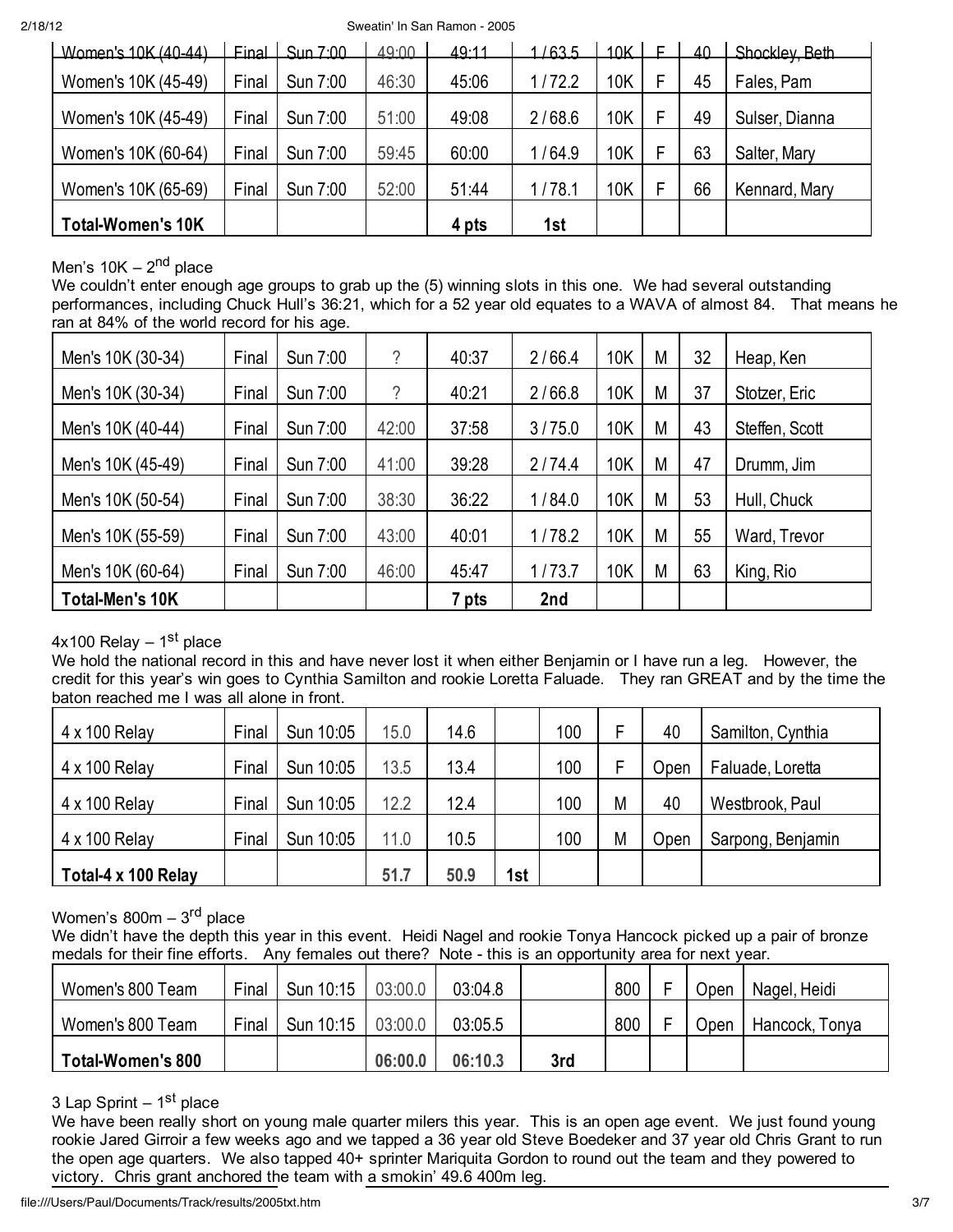2/18/12 Sweatin' In San Ramon - 2005

| 3 Lap Sprint              | Final | Sun 10:35 | 00:29.0 | 00:28.5 |     | 200 |   | Open | Gordon, Mariquita |
|---------------------------|-------|-----------|---------|---------|-----|-----|---|------|-------------------|
| 3 Lap Sprint              | Final | Sun 10:35 | 00:25.5 | 00:24.9 |     | 200 | M | Open | Girroir, Jared    |
| 3 Lap Sprint              | Final | Sun 10:35 | 00:53.0 | 00:53.5 |     | 400 | M | Open | Boedeker, Steven  |
| 3 Lap Sprint              | Final | Sun 10:35 | 00:51.0 | 00:49.6 |     | 400 | M | Open | Grant, Chris      |
| <b>Total-3 Lap Sprint</b> |       |           | 02:38.5 | 02:36.5 | 1st |     |   |      |                   |

## Men's Mile –  $3<sup>rd</sup>$  place

Here is another great opportunity. We desperately need some young male milers. I tossed in a 42 year old and a 52 year old into this open age event and they came away with bronze medals. Come on young males – we need you.

| Men's Mile Team         | Final | Sun 10:50 | 04:47.0 | 05:27.4 |     | 1600 | Μ | Open | Tolbert, Danny |
|-------------------------|-------|-----------|---------|---------|-----|------|---|------|----------------|
| Men's Mile Team         | Final | Sun 10:50 | 04:50.0 | 05:06.1 |     | 1600 | Μ | Open | Hull, Chuck    |
| <b>Total-Men's Mile</b> | drop  |           | 09:37.0 | 10:33.5 | 3rd |      |   |      |                |

## $4x200 - 1$ <sup>st</sup> place

Strong performances on every leg propelled this team to victory. This team started a great string of victories for us.

| 4 x 200 Relay       | Final | Sun 11:10 | 00:25.5 | 00:26.7 |     | 200 | М | 40   | DeLaCruz, Joe     |
|---------------------|-------|-----------|---------|---------|-----|-----|---|------|-------------------|
| 4 x 200 Relay       | Final | Sun 11:10 | 00:28.8 | 00:27.6 |     | 200 | M | 50   | Jenkins, JJ       |
| 4 x 200 Relay       | Final | Sun 11:10 | 00:28.5 | 00:29.1 |     | 200 |   | Open | Faluade, Loretta  |
| 4 x 200 Relay       | Final | Sun 11:10 | 00:23.5 | 00:23.5 |     | 200 | M | Open | Sarpong, Benjamin |
| Total-4 x 200 Relay |       |           | 01:46.3 | 01:46.9 | 1st |     |   |      |                   |

## Senior's Relay  $-1<sup>st</sup>$  place

We have a LOT of very talented 50+ athletes making it very hard to choose who gets to run. We could probably take 1st and 2<sup>nd</sup> if they would let us run two teams. Even in this group I can reach up into the older age groups and find talent. Mary Kennard at age 66 ran a blazing 40 second 200m after running a 5K and 10K. And 69 year old Tony Deatherage ran a 30 second 200m out of the blocks. Wrap the talented trio of John McGehee, Robert Iles, and Russ Haschke to win this one by a big margin.

| Senior's Relay              | Final | Sun 12:20 | 00:31.0 | 00:30.2 |     | 200 | M | 60 | Deatherage, Tony |
|-----------------------------|-------|-----------|---------|---------|-----|-----|---|----|------------------|
| Senior's Relay              | Final | Sun 12:20 | 01:06.0 | 01:04.9 |     | 400 | M | 50 | McGehee, John    |
| Senior's Relay              | Final | Sun 12:20 | 00:40.0 | 00:40.3 |     | 200 | E | 50 | Kennard, Mary    |
| Senior's Relay              | Final | Sun 12:20 | 01:41.0 | 01:38.1 |     | 600 | M | 50 | lles, Robert     |
| Senior's Relay              | Final | Sun 12:20 | 01:06.0 | 01:05.9 |     | 400 | M | 50 | Haschke, Russell |
| <b>Total-Senior's Relay</b> |       |           | 05:04.0 | 04:59.4 | 1st |     |   |    |                  |

The magic number needed to secure the team title was down to just three more wins. The next few events made it interesting.

#### Women's Relay  $-1<sup>st</sup>$  place

Our ace 800m/400m female Beth Michalak came down with a nasty illness on Saturday and we weren't sure if she could go. Beth is quite competitive though. You would have to have a team of 40 horses to pull Beth away from the track. So we lined up with Beth, Mariquita, and on the critical anchor leg, rookie Sara Harmsen. Sara had never run track before joining our team. She had run a total of two 400m runs in her entire life before this race – one in Houston in 2004 and one a few weeks before at practice. Beth powered us out to the lead with a great 2:33 800m opening leg.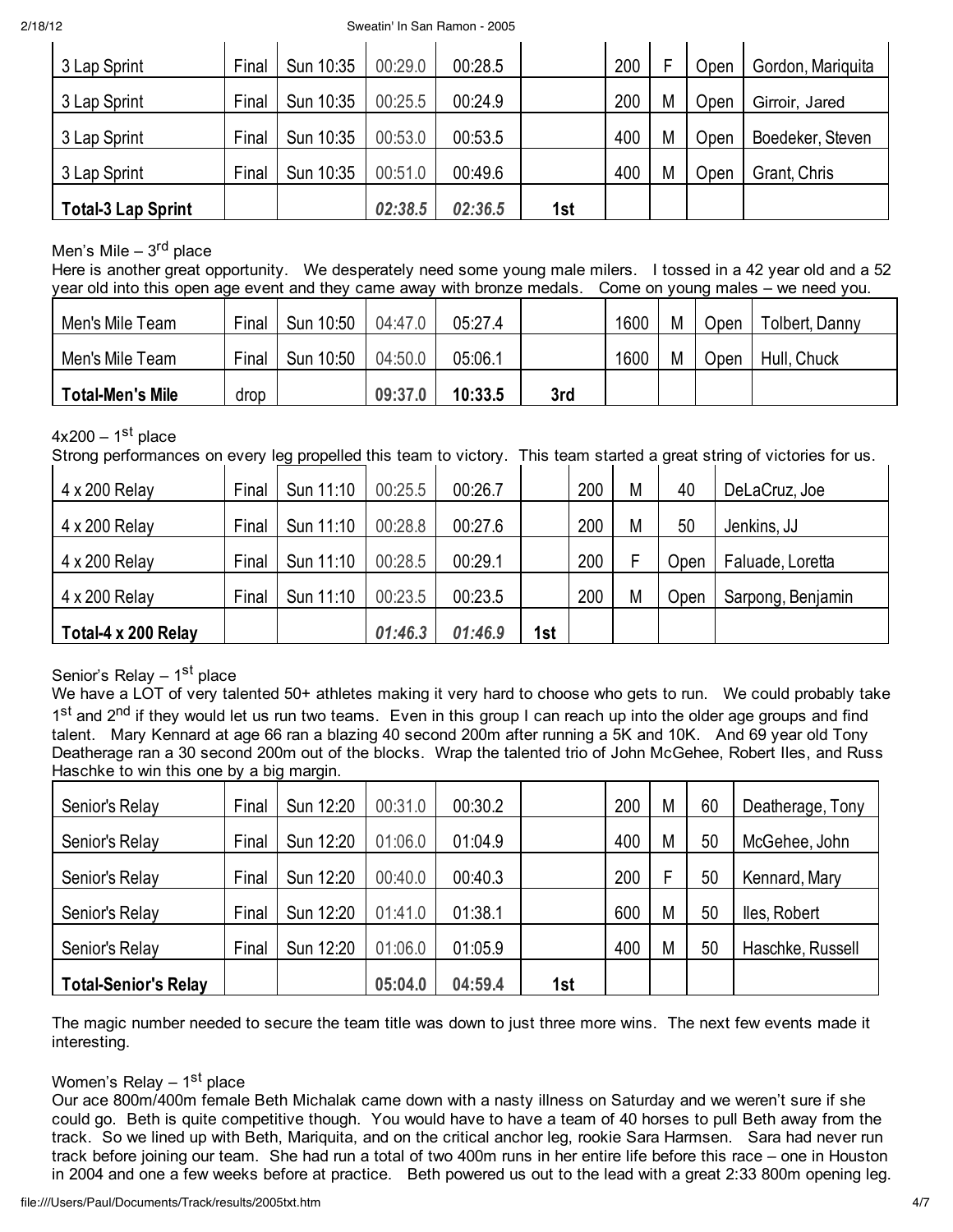Mariquita opened up a little margin with a strong leg and Super Sara clocked in an impressive 68.1 anchor leg to win it going away.

| Women's Relay              | Final | Sun 12:40 | 02:32.0 | 02:33.9 |     | 800 | 40   | Michalak, Beth    |
|----------------------------|-------|-----------|---------|---------|-----|-----|------|-------------------|
| Women's Relay              | Final | Sun 12:40 | 01:10.0 | 01:09.4 |     | 400 | ⊃pen | Gordon, Mariquita |
| Women's Relay              | Final | Sun 12:40 | 01:10.0 | 01:08.2 |     | 400 | Jpen | Harmsen, Sara     |
| <b>Total-Women's Relay</b> |       |           | 04:52.0 | 04:51.5 | 1st |     |      |                   |

### Submaster Sprint  $-1<sup>st</sup>$  place

This was the most amazing performance of the day. The temperature had cooled down a little to 101, but the dry air made it tough to keep hydrated. Robin Toliver was in the lead off 200m leg. As she came out of the turn she suddenly slowed dramatically and began to hop and limp – the usual signs of a pulled muscle. A giant gasp went out under the TI tent. And then, as if suddenly being healed by a TV preacher, she began to pick up speed and started running again – faster and faster she went right through the handoff. The rest of the team took it from there and powered to victory. It turned out to be a quad strain – probably a cramp - and Robin showed great strength and courage to get the baton around to her teammates. After the race she said all she could think of was me telling the team to get that baton to your teammate even if you have to crawl. I might have to tone down next year's pep talk!

| <b>Submasters Sprint</b>    | Final | Sun 12:50 | 00:29.9 | 00:32.2 |     | 200 |   | 30 | Toliver, Robin    |
|-----------------------------|-------|-----------|---------|---------|-----|-----|---|----|-------------------|
| <b>Submasters Sprint</b>    | Final | Sun 12:50 | 00:25.0 | 00:24.5 |     | 200 | M | 30 | Fortenberry, Todd |
| <b>Submasters Sprint</b>    | Final | Sun 12:50 | 00:54.0 | 00:54.7 |     | 400 | M | 35 | Boedeker, Steven  |
| <b>Submasters Sprint</b>    | Final | Sun 12:50 | 02:07.0 | 02:09.8 |     | 800 | M | 35 | Luo, Luke         |
| <b>Total-Submast Sprint</b> |       |           | 03:55.9 | 04:01.2 | 1st |     |   |    |                   |

We were one more gold away from locking up the team title and the President's Relay was up next. To run this you have to be a VP, TI Fellow, or a direct VP report. We were edged out by a couple of seconds last year, so I swung Mariquita Gordon into the opening leg this year for some insurance.

#### President's Relay  $-1$ <sup>st</sup> place

Mariquita blasted out to a lead with a 29.6 200m leg. Chief Technology Officer Hans Stork clocked an impressive 400m leg, and then Pat Bosshart ran a 2:26.7 800m leg with no one near him. The President's Relay had just sealed the team title.

| <b>Presidents Relay</b>       | Final | Sun 1:20 | 00:30.0 | 00:29.5 |     | 200 | M/F | 30 | Gordon, Mariquita |
|-------------------------------|-------|----------|---------|---------|-----|-----|-----|----|-------------------|
| <b>Presidents Relay</b>       | Final | Sun 1:20 | 01:06.0 | 01:07.0 |     | 400 | M/F | 30 | Stork, Hans       |
| <b>Presidents Relay</b>       | Final | Sun 1:20 | 02:26.0 | 02:26.5 |     | 800 | M/F | 30 | Bosshart, Pat     |
| <b>Total-Presidents Relay</b> |       |          | 04:02.0 | 04:03.0 | 1st |     |     |    |                   |

With three events to go, the pressure was off. Frankly, we could have packed it in and headed for the pool. A smarter captain probably would have done just that. But not this group – they love to run.

#### Pyramid Relay  $-2<sup>nd</sup>$  place

We were missing Fabrice to run the middle 1200m leg, but we put a good team on the track. Steve Money, Brian Schmidt, and Luke Luo played a game of rock, paper, scissors to divvy up the middle legs and Sara Harmsen took the opening 400m. Beth (a little illness never stopped anyone) Michalak took the anchor. That darn UNUM mile runner was in the 1200m leg and cost us the gold, but what a fine run by our team.

| <b>Pyramid Relay</b> | Final | Sun 2:50 | 01:12C  | 01:10.6 | 400  | - | Open | Harmsen, Sara  |
|----------------------|-------|----------|---------|---------|------|---|------|----------------|
| <b>Pyramid Relay</b> | Final | Sun 2:50 | 02:24.0 | 02:07.5 | 800  | M | Open | Money, Steve   |
| <b>Pyramid Relay</b> | Final | Sun 2:50 | 03:26.0 | 03:37.9 | 1200 | M | Open | Schmidt, Brian |

file:///Users/Paul/Documents/Track/results/2005txt.htm 5/7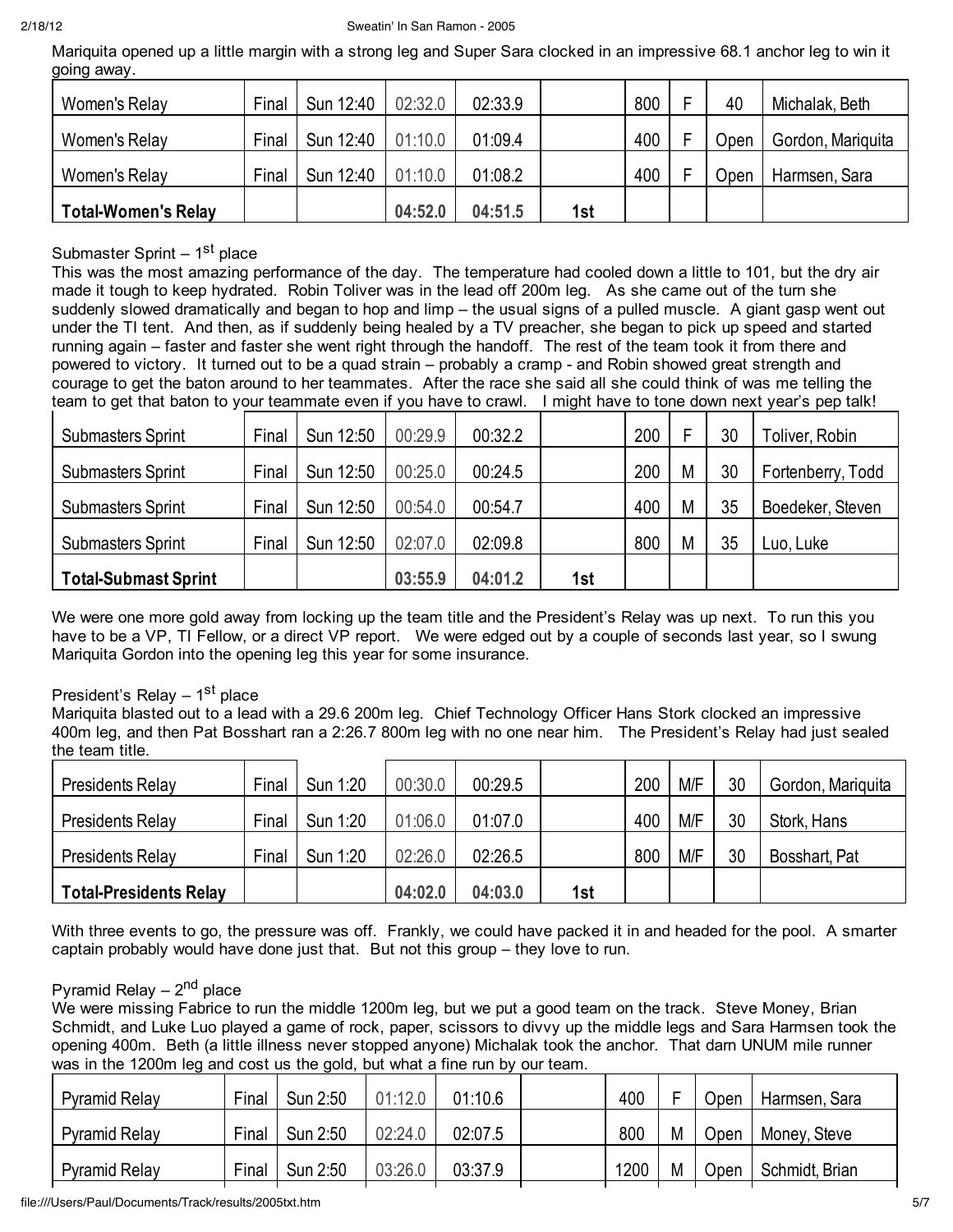2/18/12 Sweatin' In San Ramon - 2005

| <b>Pyramid Relay</b> | Final | Sun 2:50 | 02:09.0 | 02:11.6 |     | 800 | M | Open | Luo, Luke      |
|----------------------|-------|----------|---------|---------|-----|-----|---|------|----------------|
| <b>Pyramid Relay</b> | Final | Sun 2:50 | 01:08.0 | 01:05.5 |     | 400 |   | Open | Michalak, Beth |
| Total-Pyramid Relay  |       |          | 10:19.0 | 10:13.1 | 2nd |     |   |      |                |

## Master's Relay  $-1$ <sup>st</sup> place

Like the Senior's, we could field multiple winning teams in this one. We tossed in two rookies, Stacy Lewis and Rick Washington, and we still won by a large margin. One more note of team work. I had scheduled Randy Wight to run this anchor, which is almost a certain gold. Rick Washington just started with us a few weeks ago and I was concerned about his conditioning. Rick looked good in the prelim so I asked Randy if I could put Rick in this final. Unselfishly (a great characteristic of this whole team) Randy said yes. Randy Wight – another TI Team hero.

| <b>Masters Relay</b>       | Final | Sun 3:05 | 02:18.0 | 02:17.8 |     | 800 | M | 50 | lles, Robert      |
|----------------------------|-------|----------|---------|---------|-----|-----|---|----|-------------------|
| <b>Masters Relay</b>       | Final | Sun 3:05 | 00:57.5 | 00:56.4 |     | 400 | M | 40 | Lewis, Stacy      |
| <b>Masters Relay</b>       | Final | Sun 3:05 | 02:19.0 | 02:16.9 |     | 800 | M | 40 | Johnson, Mark     |
| <b>Masters Relay</b>       | Final | Sun 3:05 | 00:32.0 | 00:32.3 |     | 200 |   | 40 | Samilton, Cynthia |
| <b>Masters Relay</b>       | Final | Sun 3:05 | 00:26.0 | 00:25.9 |     | 200 | M | 40 | Washington, Rick  |
| <b>Total-Masters Relay</b> |       |          | 06:32.5 | 06:29.3 | 1st |     |   |    |                   |

## Sprint Relay  $-2<sup>nd</sup>$  place

Since Robin was out I had to ask Cynthia (who had just run the Master's) to turn around and run again. Benjamin had a slight hamstring pull and backed off on his anchor leg. The team did a super job, but was out-youthed by BAH and we took 2<sup>nd</sup> place.

| <b>Sprint Relay</b>       | Final | Sun 3:30 | 00:31.0 | 00:33.8 |     | 200 | F | 30   | Samilton, Cynthia |
|---------------------------|-------|----------|---------|---------|-----|-----|---|------|-------------------|
| <b>Sprint Relay</b>       | Final | Sun 3:30 | 00:29.0 | 00:28.3 |     | 200 | F | Open | Faluade, Loretta  |
| <b>Sprint Relay</b>       | Final | Sun 3:30 | 00:56.0 | 00:55.9 |     | 400 | M | Open | Girroir, Jared    |
| <b>Sprint Relay</b>       | Final | Sun 3:30 | 00:51.5 | 00:49.9 |     | 400 | M | Open | Grant, Chris      |
| <b>Sprint Relay</b>       | Final | Sun 3:30 | 00:26.0 | 00:26.3 |     | 200 | M | 40   | Wight, Randy      |
| <b>Sprint Relay</b>       | Final | Sun 3:30 | 00:24.0 | 00:28.1 |     | 200 | M | Open | Sarpong, Benjamin |
| <b>Total-Sprint Relay</b> |       |          | 03:37.5 | 03:42.3 | 2nd |     |   |      |                   |

## Throws  $-3<sup>rd</sup>$  place

The shot and discuss were taking place during the weekend too. Our two ace throwers were missing this year, so we took a chance on Charles Hutchinson and Chuck Tolsma. They ended up very close to taking the 2<sup>nd</sup> place medals but missed by a few feet.

| <b>Team Throw Discus</b>  | Final | Sat 10:15 | 450  | 369  | 79'10"   | <b>Disc</b> | M | 35 | Hutchinson, Charles |
|---------------------------|-------|-----------|------|------|----------|-------------|---|----|---------------------|
| <b>Team Throw Discus</b>  | Final | Sat 10:15 | 475  | 514  | 75'4.25" | <b>Disc</b> | M | 47 | Tolsma, Chuck       |
| <b>Team Throw Shotput</b> | Final | Sun 10:00 | 500  | 390  | 31'2.5"  | Shot        | M | 35 | Hutchinson, Charles |
| <b>Team Throw Shotput</b> | Final | Sun 10:00 | 600  | 561  | 27'8"    | Shot        | M | 47 | Tolsma, Chuck       |
| <b>Total-Team Throw</b>   |       |           | 2025 | 1834 | 3rd      |             |   |    |                     |

#### Jumps – Did Not Enter

We could even field anyone in the long jump and high jump. Another big opportunity slot for someone to step up. It's decathlon style age group scoring, so any age can contribute.